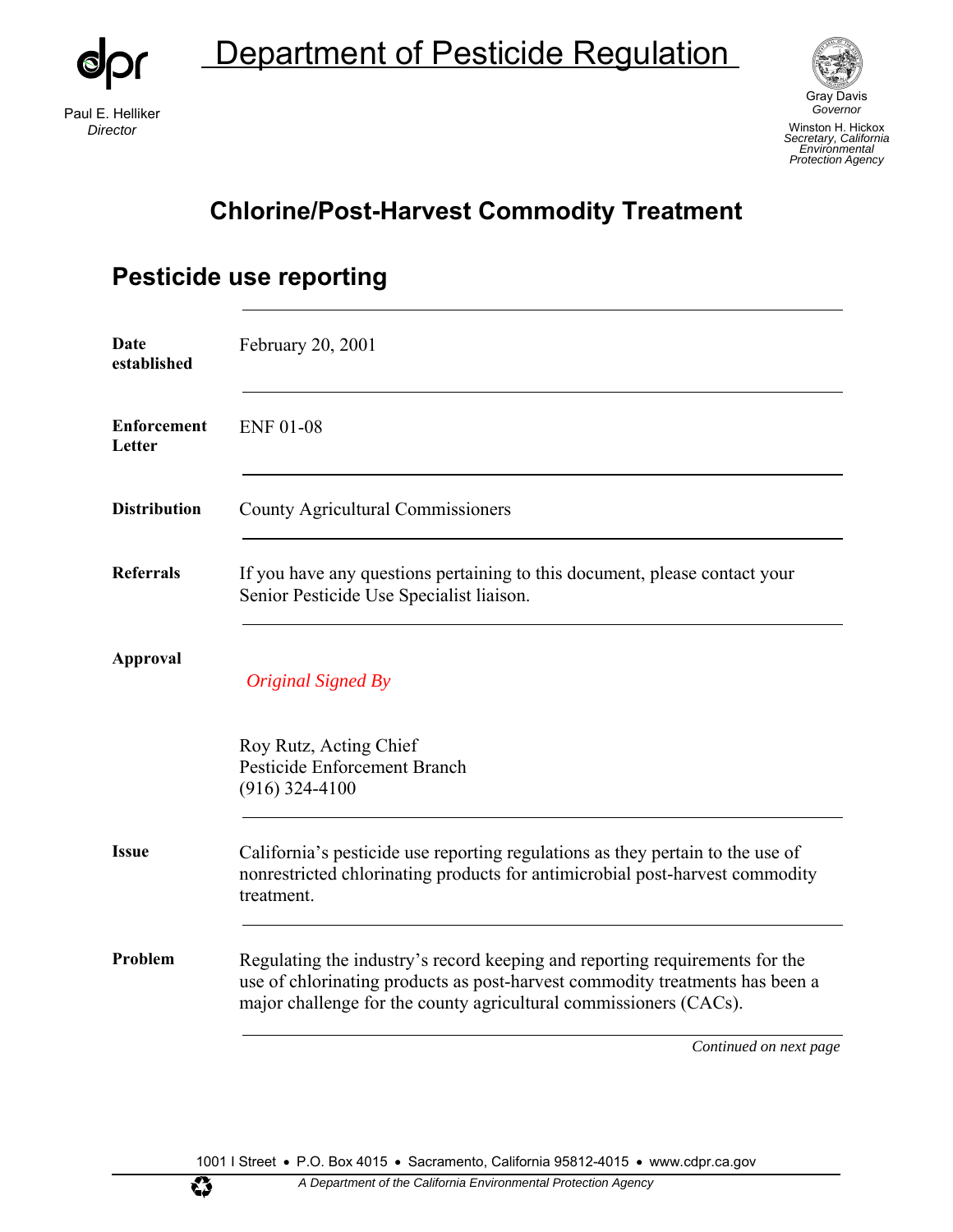| <b>Policy</b>                                 | Since residues of chlorinating compounds remaining on food from industrial<br>use on food, food-contact surfaces, and equipment are considered to pose no<br><i>hazard</i> to human health by U.S. Environmental Protection Agency (U.S. EPA)<br>and the Food and Drug Administration (FDA), the Department of Pesticide<br>Regulation (DPR) sees little or no benefit in collecting data for antimicrobial<br>uses of chlorinating compounds in this use setting for dietary risk assessment.<br>DPR presumes that use of antimicrobial chlorinating products in<br>packinghouses to be for other industrial uses of general pathogen reduction,<br>than post-harvest commodity treatment, unless the use pattern clearly indicates<br>otherwise. Pesticide use reporting and record keeping requirements of Title 3,<br>California Code of Regulations (CCR) sections 6622, 6624, and 6627 would<br>not normally apply to this use of chlorine products. |
|-----------------------------------------------|------------------------------------------------------------------------------------------------------------------------------------------------------------------------------------------------------------------------------------------------------------------------------------------------------------------------------------------------------------------------------------------------------------------------------------------------------------------------------------------------------------------------------------------------------------------------------------------------------------------------------------------------------------------------------------------------------------------------------------------------------------------------------------------------------------------------------------------------------------------------------------------------------------------------------------------------------------|
| <b>Post-harvest</b><br>commodity<br>treatment | In 1990, the implementation of California's full use reporting regulations<br>required any person who used a pesticide for industrial post-harvest<br>commodity treatment to maintain records, and to report a summary of the<br>monthly use to the CAC. The regulations also required the CAC to issue an<br>operator identification number to the facility operators. <sup>1</sup> DPR determined that<br>the use of chlorinating products directly for commodity rinsing, dip tank, or<br>fruit and vegetable wash is a post-harvest commodity treatment. <sup>2</sup>                                                                                                                                                                                                                                                                                                                                                                                  |
| Determining<br>use                            | It has been up to the individual inspector to determine how chlorine is being<br>used in a food processing facility or packing house. Inspections at these<br>facilities are often confusing, and can be extremely difficult to determine<br>whether chlorine is being used for slime control in flume water, water<br>treatment to ensure water quality is adequate, or for commodity treatment.<br>There are no definitive indicators (e.g., the amount of chlorinating product<br>being used) to help with the determination. Often the inspector must rely on<br>the plant manager or quality control technician's explanation of the intent for<br>using the chlorinating product in a plant. Most facilities use chlorine on<br>commodities as well as on food-contact surfaces and equipment.                                                                                                                                                       |

<sup>&</sup>lt;sup>1</sup> Title 3, California Code of Regulations, sections 6622, 6624, and 6627.<br><sup>2</sup> PRB # 93-38, July 9, 1993 Letter to Food Processors and all county agricultural commissioners.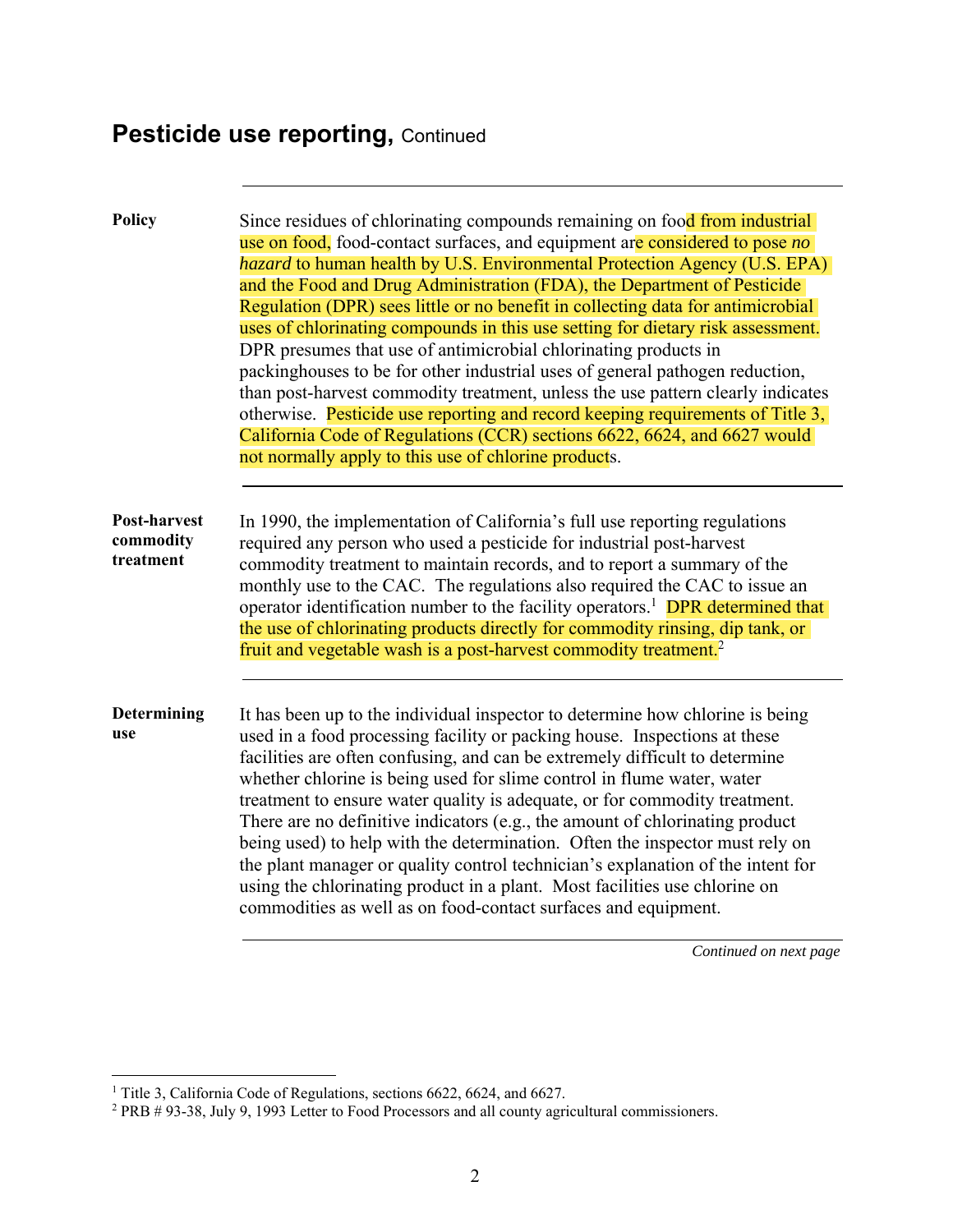| Determining<br>use (continued)   | According to the Guidance for Industry Guide to Minimize Microbial Food<br>Safety Hazards for Fresh Fruits and Vegetables issued by the United States<br>Department of Agriculture (USDA) and the FDA in October 1998, "Whenever<br>water comes into contact with fresh produce, its quality dictates the potential<br>for pathogen contamination.  Although water (by itself) is a useful tool for<br>reducing potential contamination, it may also serve as a source of<br>contamination or cross contamination Prevention of contamination is<br>preferred over corrective actions once contamination has occurred. However,<br>antimicrobial chemicals in processing water are useful in reducing microbial<br>build-up in water"                       |
|----------------------------------|-------------------------------------------------------------------------------------------------------------------------------------------------------------------------------------------------------------------------------------------------------------------------------------------------------------------------------------------------------------------------------------------------------------------------------------------------------------------------------------------------------------------------------------------------------------------------------------------------------------------------------------------------------------------------------------------------------------------------------------------------------------|
|                                  | Dr. Devon Zagory, product consultant from Davis, California, stated at the<br>11 <sup>th</sup> Annual Conference of the International Fresh-Cut Produce Association,<br>"The real function of wash water sanitation systems is to keep the water clean<br>so it does not become a source of continuing contamination for the product<br>that passes through it. The true focus of our system should be to ensure that<br>pathogens introduced into the water are rapidly killed." <sup>3</sup> Based on this<br>information, it is reasonable to assume that the plant is using chlorinating<br>products for water treatment, to ensure water quality is adequate, or for<br>preventing general pathogen build-up, and not to kill microbes on the produce. |
| Antimicrobial<br>regulation      | Antimicrobial use by food processors and packing houses in California is<br>highly regulated by the FDA, the California Department of Heath Services,<br>Food and Drug Branch, and the California Department of Industrial Relations,<br>Division of Occupational Safety and Health (Cal-OSHA). There is some<br>overlap in the jurisdiction and responsibilities of these agencies, the CACs,<br>and DPR.                                                                                                                                                                                                                                                                                                                                                  |
| <b>Regulatory</b><br>equivalency | The overlap was recognized by DPR in 1994 when a policy was implemented<br>and guidelines developed to clarify regulatory and enforcement activities by<br>Cal-OSHA and CACs in settings involving sanitizers and disinfectants. <sup>4</sup> As a<br>result, regulations were adopted in 1995, which recognized specific sections of<br>the Cal-OSHA regulations as meeting the requirements of DPR worker safety<br>regulations. <sup>5</sup>                                                                                                                                                                                                                                                                                                             |

<sup>3</sup> *Sanitation: Keeping Wash Water Clean*, Fresh Cut, May 1998.

<sup>&</sup>lt;sup>4</sup> ENF Letter 94-16, April 19, 1994, Investigations of Antimicrobial Pesticides.<br><sup>5</sup> 3 CCR section 6720.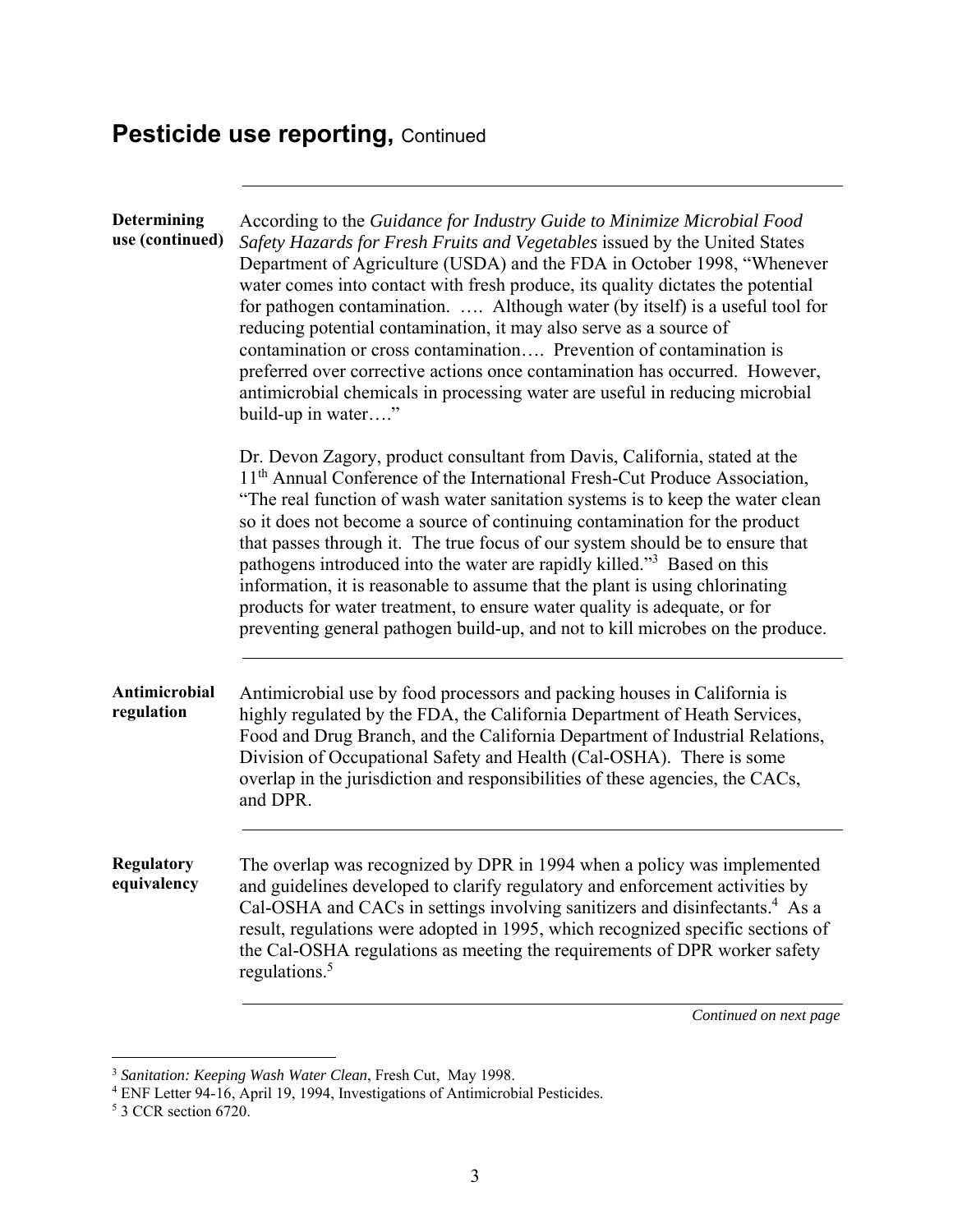| Antimicrobial<br>exemptions                       | DPR considers the use of antimicrobial pesticides as a separate category from<br>other pesticide uses in many situations. There are separate procedures for<br>investigating human effect episodes involving antimicrobials, and separate<br>enforcement guidelines. <sup>6</sup> In addition, 3 CCR section 6686(d) specifically<br>exempts sanitizers, disinfectants, and medical sterilants from pesticide storage,<br>transportation, and disposal regulations.                                                                                                                                                                                                                                                                                                                                                                                                                                                                                                                                                                                                                                                                  |
|---------------------------------------------------|--------------------------------------------------------------------------------------------------------------------------------------------------------------------------------------------------------------------------------------------------------------------------------------------------------------------------------------------------------------------------------------------------------------------------------------------------------------------------------------------------------------------------------------------------------------------------------------------------------------------------------------------------------------------------------------------------------------------------------------------------------------------------------------------------------------------------------------------------------------------------------------------------------------------------------------------------------------------------------------------------------------------------------------------------------------------------------------------------------------------------------------|
| <b>Additional</b><br>jurisdictional<br>complexity | In 1996, as a result of the Food Quality Protection Act (FQPA), both the<br>Federal Insecticide, Fungicide, and Rodenticide Act (FIFRA) and the Federal<br>Food, Drug, and Cosmetics Act (FFDCA) were amended. Some of the<br>changes had a significant impact on the regulatory authority for many<br>antimicrobial products that are used in food processing and food-contact<br>applications. In an attempt to correct an unintentional transfer of regulatory<br>authority by FQPA, the Antimicrobial Regulation Technical Corrections Act<br>of 1998 (ARTCA) <sup>7</sup> was passed. According to U.S. EPA and the FDA's<br>current thinking <sup>8</sup> , commodities that have been chopped, sliced, cut, or peeled<br>are considered to be "processed foods." The regulation of antimicrobials used<br>in or on processed food is under FFDCA section 409, as food additives, except<br>ethylene dioxide and propylene oxide. At the same time, antimicrobials used<br>on permanent or semi-permanent food-contact surfaces at all sites (including<br>food-processing facilities) are under the jurisdiction of U.S. EPA. |
| Pesticide use<br>reporting                        | According to the Initial Statement of Reasons For Proposed Changes in the<br>Regulations of the California Department of Food and Agriculture Pertaining<br>to Pesticide Use Reporting <sup>9</sup> , the criteria used to determine the reporting<br>requirement for pesticides used as industrial post-harvest commodity<br>treatments involved the issue of food safety (estimating dietary exposure to<br>pesticide residues) and incomplete pesticide use data for pesticides used on<br>fruits and vegetables.                                                                                                                                                                                                                                                                                                                                                                                                                                                                                                                                                                                                                 |

<sup>6</sup> "Pesticide Episode Investigation Procedures Manual", January 1999, Pesticide Enforcement Branch and Worker Health & Safety Branch.

<sup>&</sup>lt;sup>7</sup> US Public Law 105-324, adopted October 30, 1998.<br><sup>8</sup> "Antimicrobial Food Additives – Guidance", FDA Center for Food Safety and Applied Nutrition, July 1999.<br><sup>9</sup> ENF Letter 89-114, September 11, 1989, 100% Pesticide Use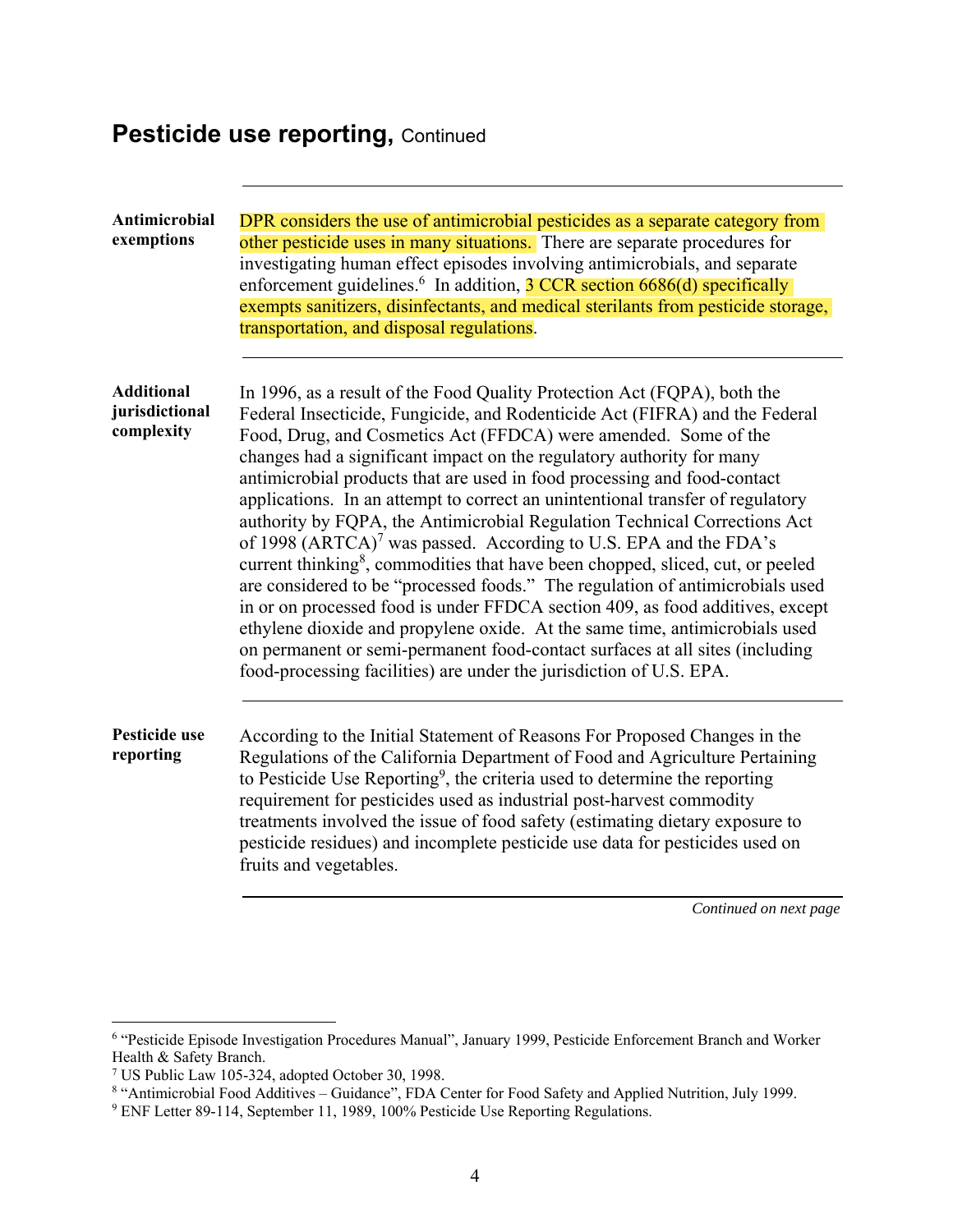| <b>Food safety</b>                       | In September 1991, the U.S. EPA issued a Registration Eligibility Document<br>(R.E.D.) for sodium and calcium hypochlorite salts <sup>10</sup> . In the R.E.D. Fact Sheet<br>under "Dietary Exposure," it states, "Residues of sodium and calcium<br>hypochlorite may remain on certain food crops as a result of their disinfectant<br>uses. However, these residues pose no known hazard to human health<br>(Sodium hypochlorite is among those few substances 'generally recognized as<br>safe,' or GRAS. Please see 40 CFR 180.2.)"<br>Under "Human Risk Assessment," it states, "Based on the toxicity profile and<br>exposure scenarios for calcium and sodium hypochlorite, EPA concludes that<br>the risks from chronic and subchronic exposure to low levels of these<br>pesticides are minimal and without consequence of human health." |
|------------------------------------------|----------------------------------------------------------------------------------------------------------------------------------------------------------------------------------------------------------------------------------------------------------------------------------------------------------------------------------------------------------------------------------------------------------------------------------------------------------------------------------------------------------------------------------------------------------------------------------------------------------------------------------------------------------------------------------------------------------------------------------------------------------------------------------------------------------------------------------------------------|
| <b>Tolerance</b><br>exemptions           | Both chlorine gas and calcium hypochlorite are exempt from a tolerance. <sup>11</sup><br>Sodium hypochlorite may be safely used in washing and lye peeling of fruits<br>and vegetables with no limitation on the parts per million allowed (a direct<br>food additive). <sup>12</sup> Chlorine dioxide may be used as an antimicrobial agent in<br>water to wash fruits and vegetables that are now raw agricultural commodities<br>in an amount not to exceed 3 parts per million (ppm) residual chlorine dioxide<br>(a secondary direct food additive). <sup>13</sup> Aqueous solutions containing potassium,<br>sodium, or calcium hypochlorite may be safely used as a final sanitizing rinse<br>on food processing equipment and utensils, and on other food-contact articles<br>(indirect food additive). <sup>14</sup>                      |
| <b>Related</b><br>chlorine gas<br>issues | U.S. EPA is considering the reclassification of chlorine gas as a restricted use<br>pesticide (RUP) due to the fact that use of chlorine gas in food processing<br>plants, public/commercial swimming pools, pulp/paper mills, and cooling<br>towers poses a significant risk to applicators, other workers, and bystanders<br>from the gas itself, and not from consuming food or water treated with<br>chlorine.                                                                                                                                                                                                                                                                                                                                                                                                                                 |

<sup>10</sup> EPA R.E.D. Facts, "Sodium and Calcium Hypochlorite Salts", pages 2-3, September 1991, # 738-91-108.

<sup>&</sup>lt;sup>11</sup> Title 40, Code of Federal Regulations (40 CFR), sections 180.1095 and 180.1054.

<sup>&</sup>lt;sup>12</sup> Title 21, Code of Federal Regulations (21 CFR), section  $173.315(a)(2)$ .

<sup>13 21</sup> CFR 173.300.

<sup>14 21</sup> CFR 178.1010.